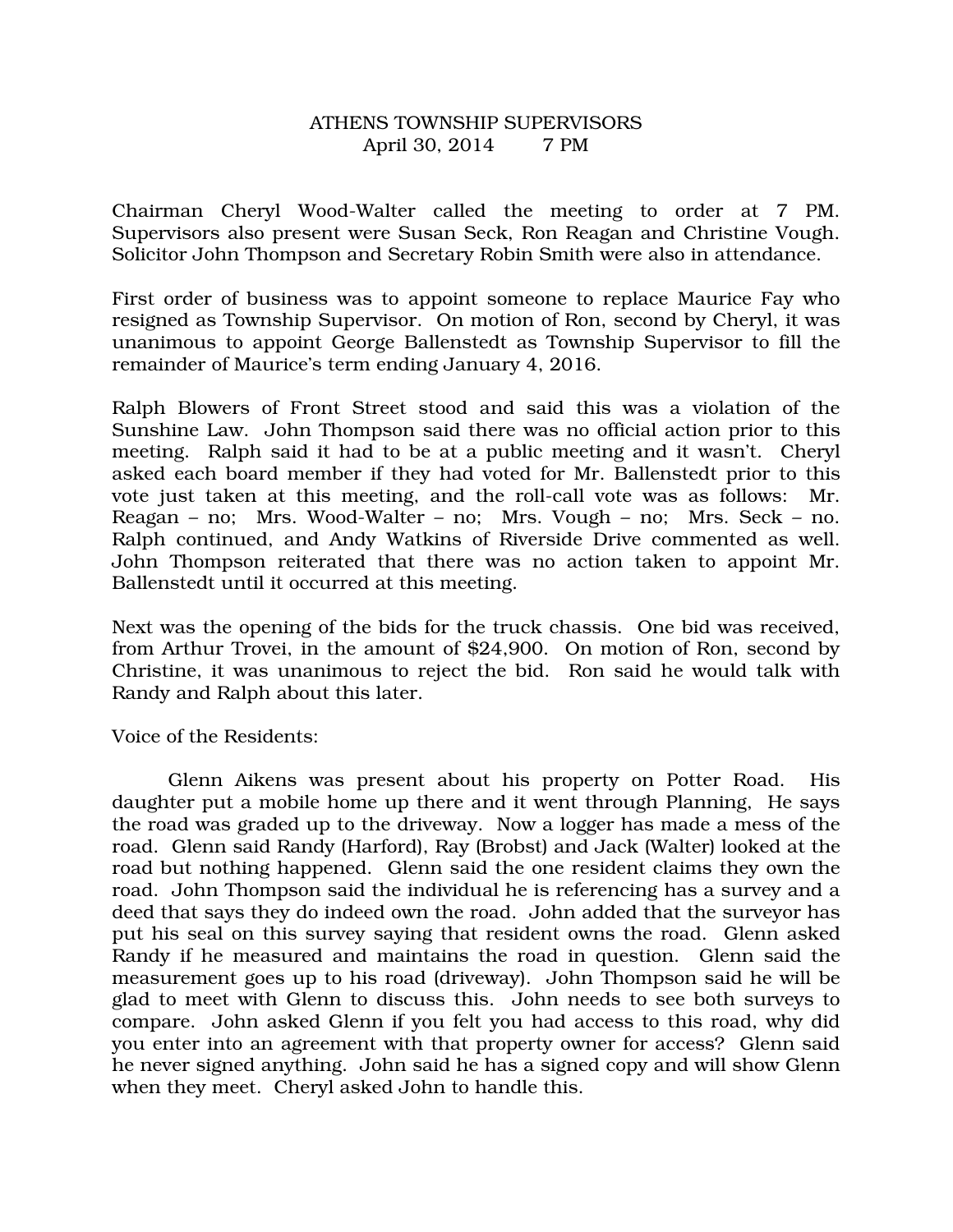Page Two Athens Township Supervisors April 30, 2014

Andy Watkins of Riverside Drive said the Board might want to reference that Sunshine Law. Cheryl stated again that at NO time did they appoint anyone or take any vote prior to this meeting.

Dave Hafer of Wilawana Road was present concerning his water and the Road C project. He said he was told that they'd fix his spring if anything happened to it. He went to Williamsport to get a good test of his water. He believes something was dumped into the pond. He stated his water test came back okay. John Thompson said this has been addressed back and forth in correspondence, and 4 tests have been done. John said he sent information to the Hafers about flushing the system and never heard any more from him. Cheryl asked Dave if he was satisfied with that test. He said he was, and that one more test is scheduled after the project is complete. Dave asked if the township would reimburse him for the water test he just had done and the Board agreed to reimburse him for the test. Robin asked Dave to bring in a copy of the test and the invoice so that we can reimburse him for it.

 Ralph Blowers said their new truck had been lettered and asked if the 'code vehicle' was going to be lettered. Ron said Ed is arranging this.

 Ralph Blowers brought up the Little League using the Jim King Memorial Park when it is supposed to be a neighborhood park. He referenced a concern from 2 weeks ago on that Saturday when Little League was there. Cheryl said the Board was unaware. Christine asked if it was a pavilion rental. Cheryl said we will refer this back to the Parks Commission. Susan said she had a complaint on liability and referred that back to the Parks.

 Andy Watkins asked the Board if they would consider installing "Children At Play" signs on Glen Valley Road. Cheryl said we already did that.

Meade Murtland reported for the Parks and Recreation Commission. They plan to participate in the Guthrie Obesity Prevention and Awareness Health Fair on June 7th. Northern Tier Regional Planning submitted the park grant on April 16th. The Parks Commission has deferred putting down erosion control and grubbing out trees and shrubs until Fall. Barry is back to work and the park will open on May 10<sup>th</sup>. Cub Scout Pack #4017 picked up trash in the park on April 27<sup>th</sup>. The park inspection was completed on April 19<sup>th</sup>. Verizon buried their 911 phone cable and Guthrie buried a new emergency line. Complaints had been received about the Jim King Memorial Park concerning organized ball on the baseball field causing noise, trespassing and liability questions. The Commission is getting quotes for fencing on the south side of the park to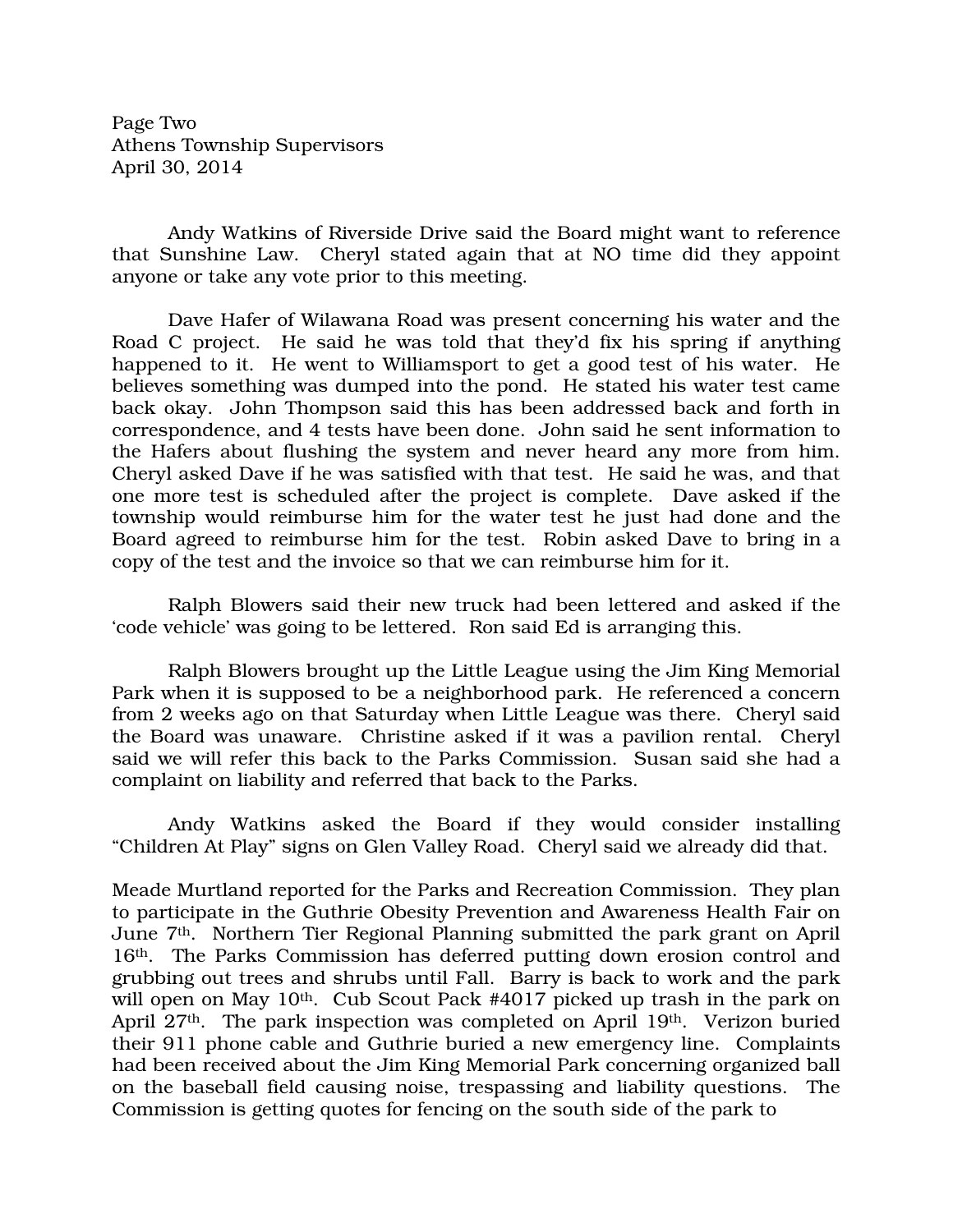Page Three Athens Township Supervisors April 30, 2014

alleviate some of these issues. Several smaller grants are being submitted for the Round Top Park Expansion project. The next Parks Commission meeting is May 19th.

Dr. Musto was not present for Athens Township Authority. Robin presented the Chapter 94 report letter stating it was accepted by DEP.

Discussion was held about posting a speed limit on Weaver Road. Robin said our ordinance shows the speed limit as 35 mph. Randy will take Chief Hurley out to see where to locate the postings.

On motion of Cheryl, second by Christine, it was unanimous to purchase the portable eye wash station and preservative for the highway department.

On motion of Cheryl, second by Ron, it was unanimous to accept the quote from Keystone Communications in the amount of \$2,493.50 for radios for the grader, water truck and new Volvo (Truck 8), and to pay it out of the highway equipment budget. Randy would like to see more in the radio budget each year.

On motion of Ron, second by Susan, it was unanimous to bid out the track loader – as is.

On motion of Ron, second by Christine, it was unanimous to approve the Adopt-A-Road agreement from the "Friends of King Road" for King Road, and to have Robin sign the agreement.

Discussion was held on the Murray Creek Road ordinance. John needs to know specifically what portion of the road this will pertain to. Robin will get with Randy and will get a map of that section. Ron asked if it will affect our Liquid Fuels and Christine said Greg Dibble (our municipal services rep) said it would be okay. Randy said Greg told him we'd still be liable for people using the road even if it was posted – it would need to be barricaded and closed to traffic in order for us not to be liable. John will contact Greg Dibble to discuss our options.

The issue of driveway pipes was discussed. Our ordinance states the property owners are responsible for keeping their driveway pipes cleaned out and clear of debris. Cheryl said people need to know they are responsible for this. Ron suggested having Ed attach a copy of the ordinance to new building permits. Ron also suggested that the cost of our driveway permits is too low.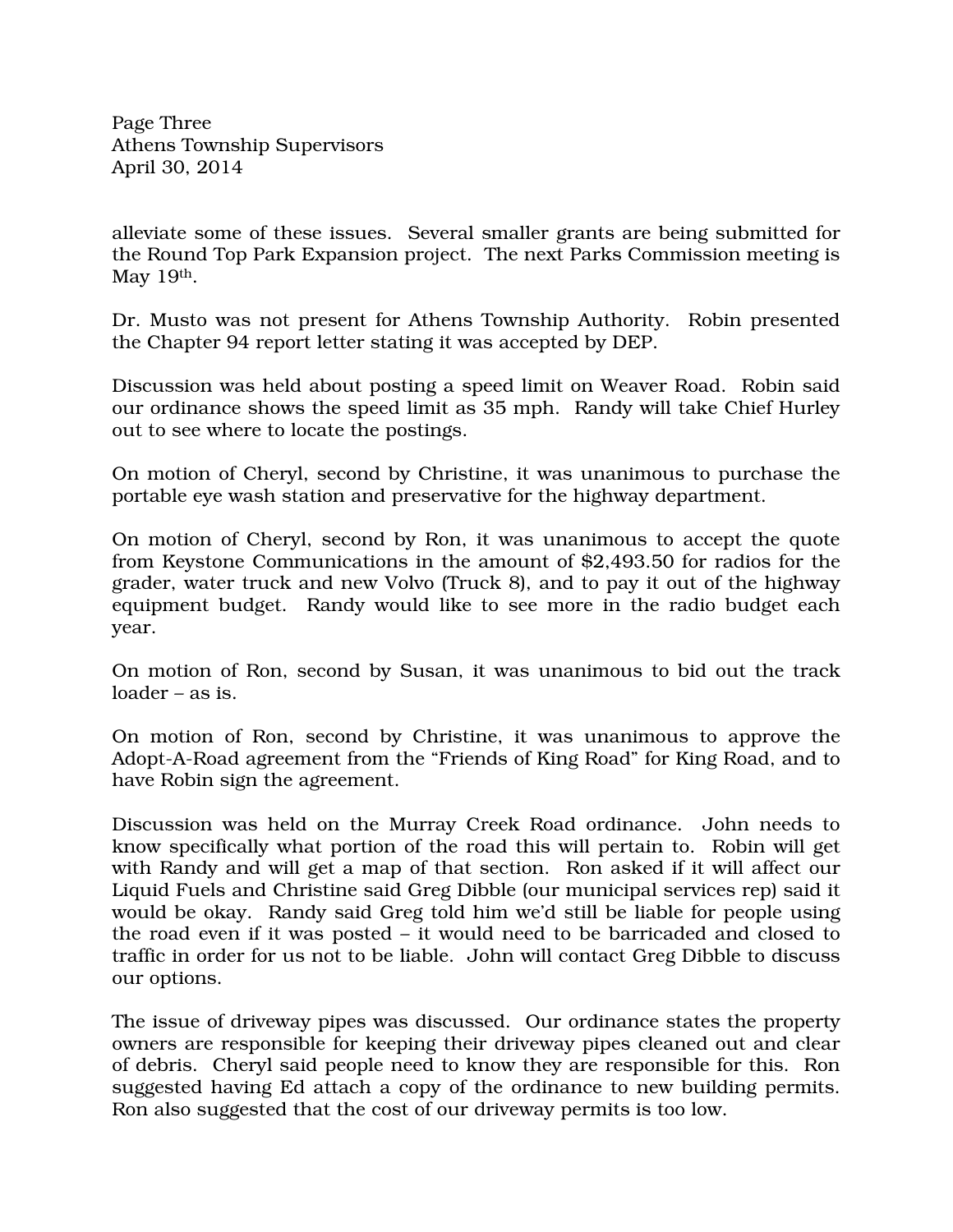Page Four Athens Township Supervisors April 30, 2014

Ron advised the Board that PennDOT was holding a private municipal auction of their equipment, and he had Robin get information on some of the trucks that were somewhat 'local' to us. He said the bid on the truck from Trovei that we rejected was for an over-the-road truck with over \$700,000 miles on it, and was not a 'plow truck'. He had talked with Lon Merrill as to what would be involved with converting that truck to what we need (box, hydraulics, etc.) and it would involve a lot of work and time. Ron had Robin give the Board, Randy and Ralph copies of the trucks listed on the auction site for review.

On motion of Ron, second by Cheryl, it was unanimous to have Robin get township credit cards for each of the highway department employees, and to keep them in her office until they need them.

Susan presented information on leasing/buying a vibratory roller. Randy would like to see us get the Volvo, as that has traction control. He said the Volvo roller he got a quote on is what we need. It also would give the operator protection from the weather and the dust. Susan asked how big the roller we have now is, and they said it has an 84" drum. Randy said we've had this equipment in the past, why can't we still have it? Ralph said we need to move on this roller. The roller we have now has a crack around the outside of the drum. Ralph said we have nothing but junk out there. We've spent money for police cars. Randy said you wouldn't buy the police used bullets, would you?

Ron suggested we start having a second meeting a month to meet with department heads instead of trying to deal with all this in our regular meeting. Randy said he is glad Ron suggested this because 'we' don't see any of you. Nobody asks us anything.

Ron said the Volvo roller Randy quoted was \$113,000. Randy said the Volvo rep would let us have one for nothing until we get one built. Susan said she has quotes for used rollers. We could lease one for 5 months this year and put one in the budget for next year.

Don Burgess, Randy and Robin attended a webinar on sign inventory. We are required to have a sign management policy in place by June of this year. Don had drafted a policy which was distributed to the Board. On motion of Ron, second by Cheryl, it was unanimous to adopt this sign policy.

Cheryl said she would like the Board to direct Robin to send a letter to Representative Pickett and Senator Yaw to point out that we have had two bad accidents in a month at the Route 199/Route 220 intersection – one of which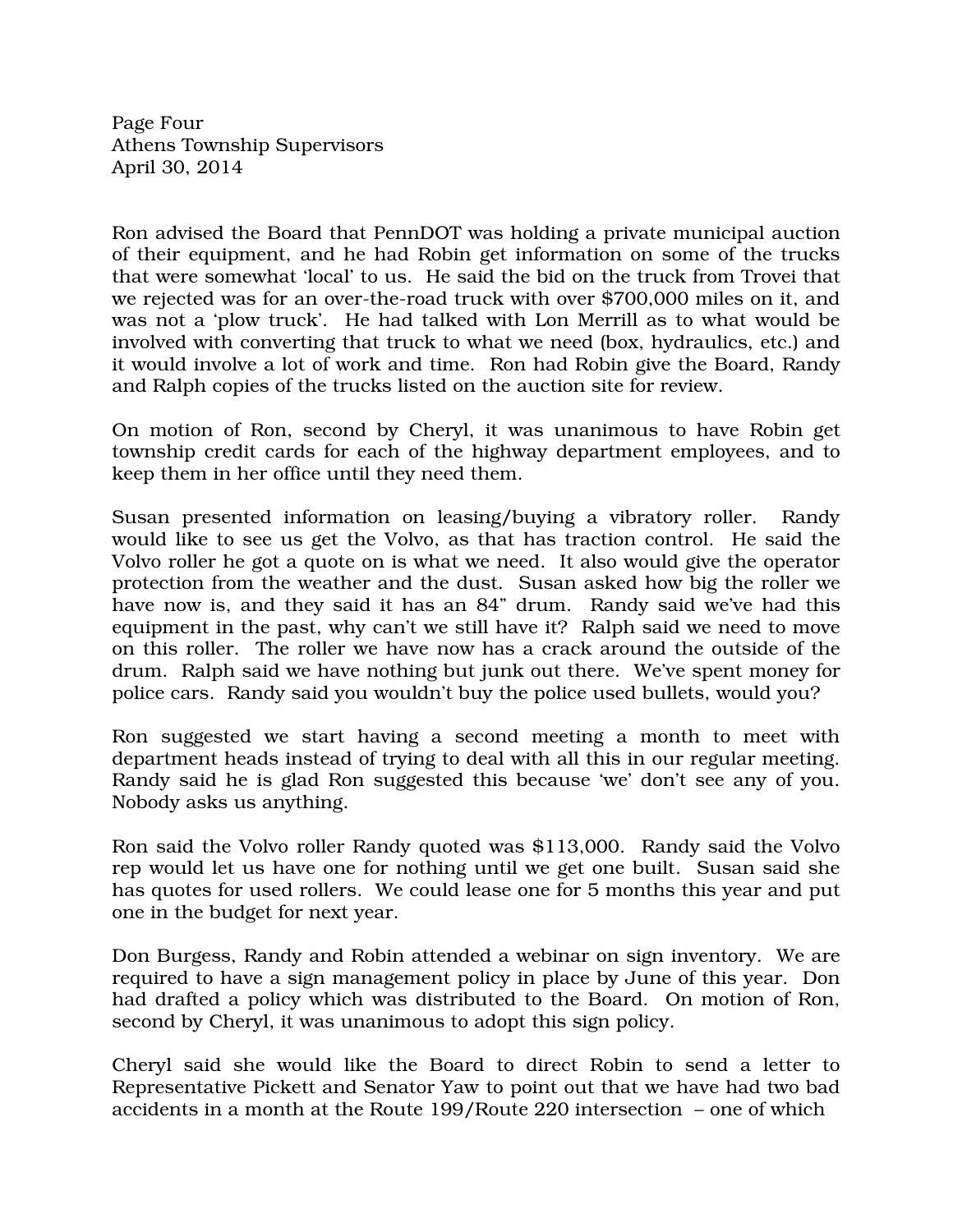Page Five Athens Township Supervisors April 30, 2014

was a fatality. Chief Hurley said if you're at the stop sign at 199, the line of sight is blocked by the turning lane. Robin added that when you're in a car like hers as opposed to a SUV or a truck, the line of sight is blocked by guide rail (between the northbound and southbound lanes of 220) to the north. She said if you're the second car in line on 199 waiting to pull out onto 220, not only does the turning lane block your line of sight, but the guide rail to the south does as well. On motion of Cheryl, second by George, it was unanimous to have Robin send these letters and reiterate that the entire Wolcott Hollow/220/199 corridor needs to be reconfigured – not just the intersection of Wolcott Hollow and Route 220.

On motion of Ron, second by Cheryl, it was unanimous to approve the minutes of March 26th and April 9, 2014 as written.

Discussion was held as to switching our phone service from Time Warner Cable to Empire Access (North Penn Telephone). We would save \$25/mo., and would have the assurance that our phone service would have a back-up, which it does not with Time Warner. Robin had called Time Warner the first time we lost our phone service and the problem was that they had lost power on their end. Robin asked if they had a back-up generator and they told her that they are not governed by the PUC and are not required to have a back-up generator. Since we have our own police department and also deal with other township emergency issues, we need to have continuous phone service. Empire Access is governed by the PUC and will have safeguards in place. Discussion was held. On motion of Christine, second by Ron, it was unanimous to switch our phone service to Empire Access.

The Positive Pay program was discussed again. Robin had contacted our insurance company as requested about the possibility of computer fraud coverage for our bank accounts. They would have to give us a "Crimes Policy", which would only cover employee fraud, and can only give us a maximum of \$750,000 insurance coverage. The banks only give a 24-hour window for government/business accounts to discover fraud. The coverage for our M & T Bank accounts would be \$100/month and for our C & N accounts would be \$75 (through the banks directly). Discussion was held. Robin was asked to contact the County to see what they do for their bank accounts. No further action was taken.

The Board set the date for the Sayre HealthCare Center nursing home Conditional Use Hearing as June 4, 2014 at 6:30 PM. Robin will do the legal notice and John Thompson will secure a stenographer.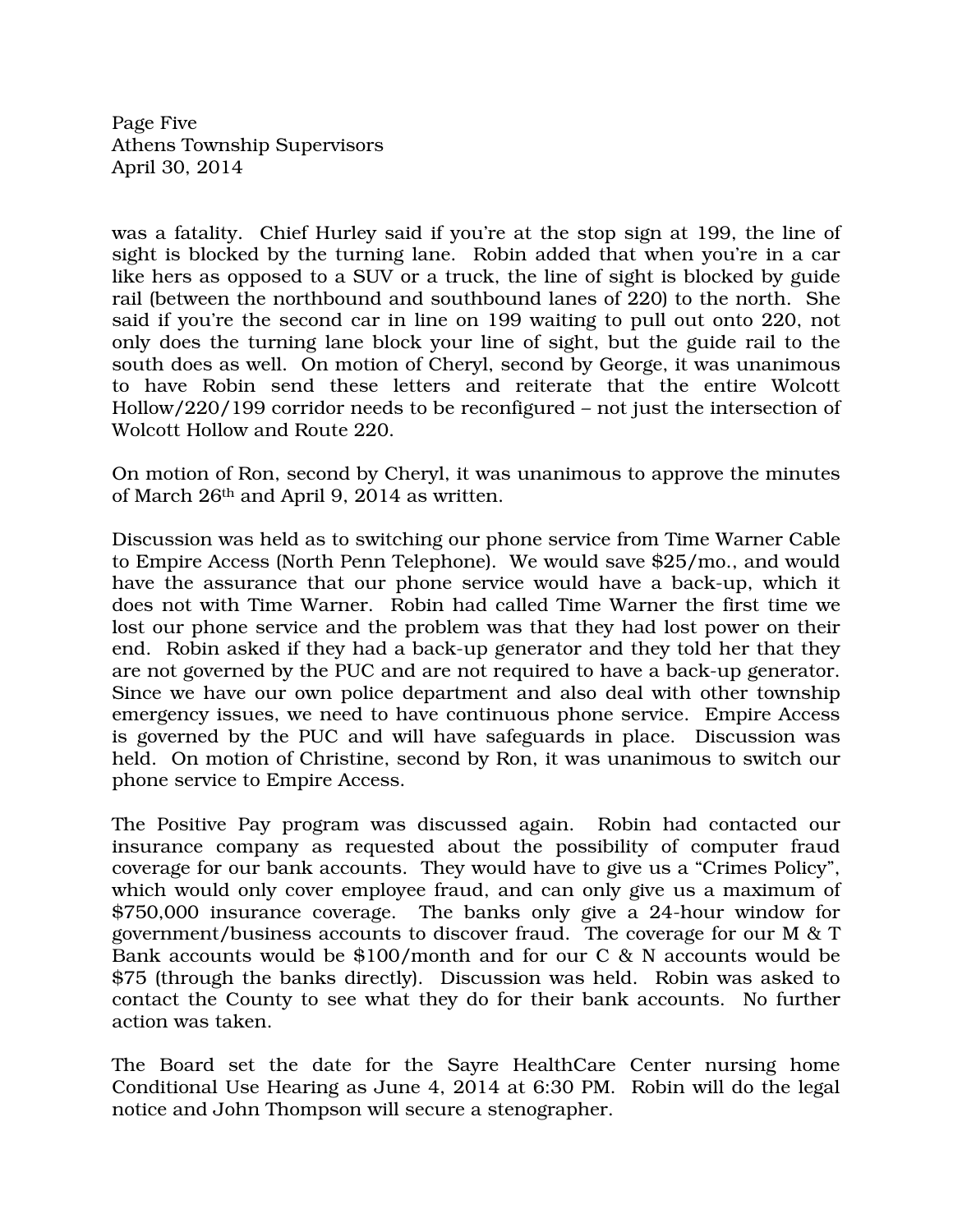Page Six Athens Township Supervisors April 30, 2014

On motion of Cheryl, second by Ron, it was unanimous to waive the \$30 zoning permit fee for the Arts Fest.

On motion of Christine, second by Susan, it was unanimous to approve, sign and execute the dispatching contract with Bradford County in the amount of \$3,150.60 for the year 2014.

On motion of Ron, second by Cheryl, it was unanimous to accept the monthly reports as presented.

On motion of Ron, second by Cheryl, it was unanimous to pay the monthly bills including the monthly payment to the fire company and the Bradco invoice of \$56,214.17. A complete listing of revenues and expenditures is on file in the office of the Treasurer.

Correspondence/Information was as listed in the meeting agenda.

Ed Reid was present concerning the Seaboard land development off Progress Lane in the Valley Business Park. The land development called for a private road to be put in because there would be two businesses sharing the 'driveway' – Seaboard and Dresser Rand. Dresser Rand is not purchasing the property, so the property falls back to Raven Holding Company. Seaboard is looking for guidance as to how to proceed since their 'road' is now considered a driveway. Code Inspections, Inc. will not issue a temporary Certificate of Occupancy until Seaboard receives final plan approval, so this needs to be resolved. Ed has recommended they move their driveway so it will be directly across from the Chesapeake driveway and submit their final plans with that on the plan.

Ed advised the Board that our floodplain ordinance needs to be up to the most current criteria. He has submitted our current ordinance to FEMA and has received comments back. He passed out the comments to the Board and discussion was held. Ed also presented the most current model ordinance. Ron asked if this should be a stand-alone ordinance instead of a part of our Zoning Ordinance. Ed said that is what FEMA recommends. He is working with Leslie from FEMA and she will pull our ordinance out of the Zoning Ordinance and update it for free. It will be more effective for enforcement if it's stand-alone. Ed thinks that raising the freeboard from 18" to 3 feet or 3-1/2 feet will help our residents with flood insurance premiums, and flooding in general. We have to have this ordinance in place by the October 16, 2014 deadline. On motion of Ron, second by Cheryl, it was unanimous to have Ed work with DCED to update this and make it a stand-alone ordinance.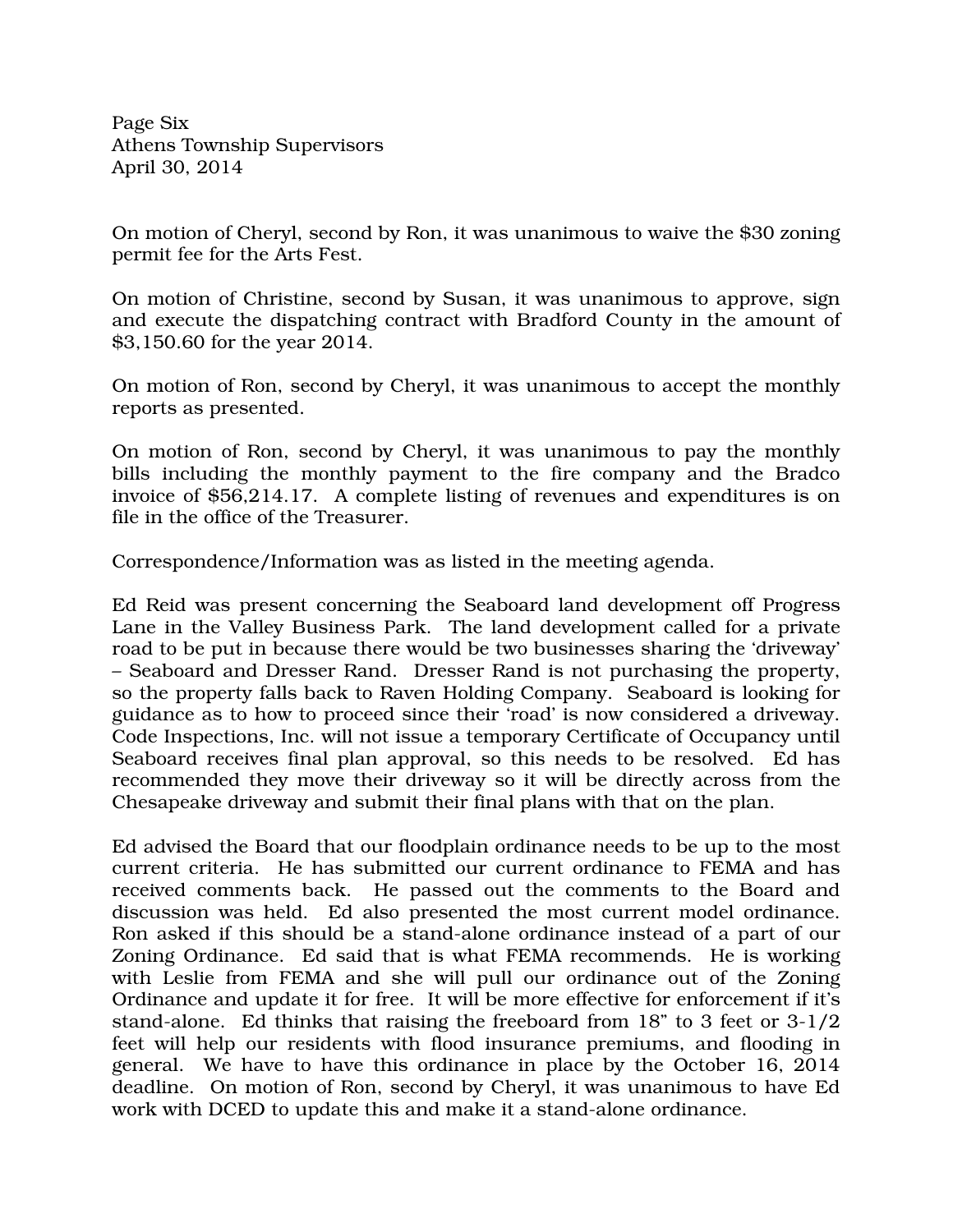Page Seven Athens Township Supervisors April 30, 2014

Ed also passed out the changes to the floodplain maps. He advised the Board that some residents have a LOMA (Letter of Map Amendment) that says their actual house was out of the water when it flooded, even though a portion of their property is in the floodplain. The banks still may require flood insurance. With the issuance of the new maps, these homeowners will need to request an updated letter stating that. We will be notified who these people are, but FEMA will not be contacting the property owners. Ed will send a letter to each affected homeowner to let them know what they need to do.

Ed and Robin will be attending a meeting with FEMA in Sayre on May 7th about the new maps and changes that will occur.

Our cleaning person, Penny, will be on vacation May  $9 - 18$ <sup>th</sup>, so Robin needs to contact our substitute cleaning person to cover for that timeframe. On motion of Christine, second by Susan, it was unanimous to have our substitute cleaning person, Valerie Senese, work when Penny is off.

On motion of Cheryl, second by George, it was unanimous to appoint Ron Reagan as Vice Chairman of the Board.

Ron asked Randy how bad the damage was to the new truck when Mike backed into a parked car at Bradco. Randy said the truck was okay. Ron asked about the spreader and Randy said he thinks the dent was already there – that it's just how it is normally. Ron had a repair quote for the car that was hit (he found it in his box) in the amount of \$790.39. Ron asked what we do with this quote and John Thompson said, with no-fault insurance, we just wait until we hear from his insurance company. Ron gave the quote to Robin as she was not aware we had received a quote.

At this time Randy gave all the equipment quotes and information back to Susan, stating he doesn't want to do it anymore. He wants the Board to just take care of it. He said no one listens to him, and left the meeting.

Chairman Wood-Walter took the Board into executive session at 9:54 PM for pending litigation. The secretary was excused at this time, and the remaining minutes were taken by Ronald Reagan. The regular meeting reconvened at 11:15 PM.

On motion of Cheryl, second by Ron, it was unanimous to reimburse Dave Hafer for his water test and to get a copy of the test for our file.